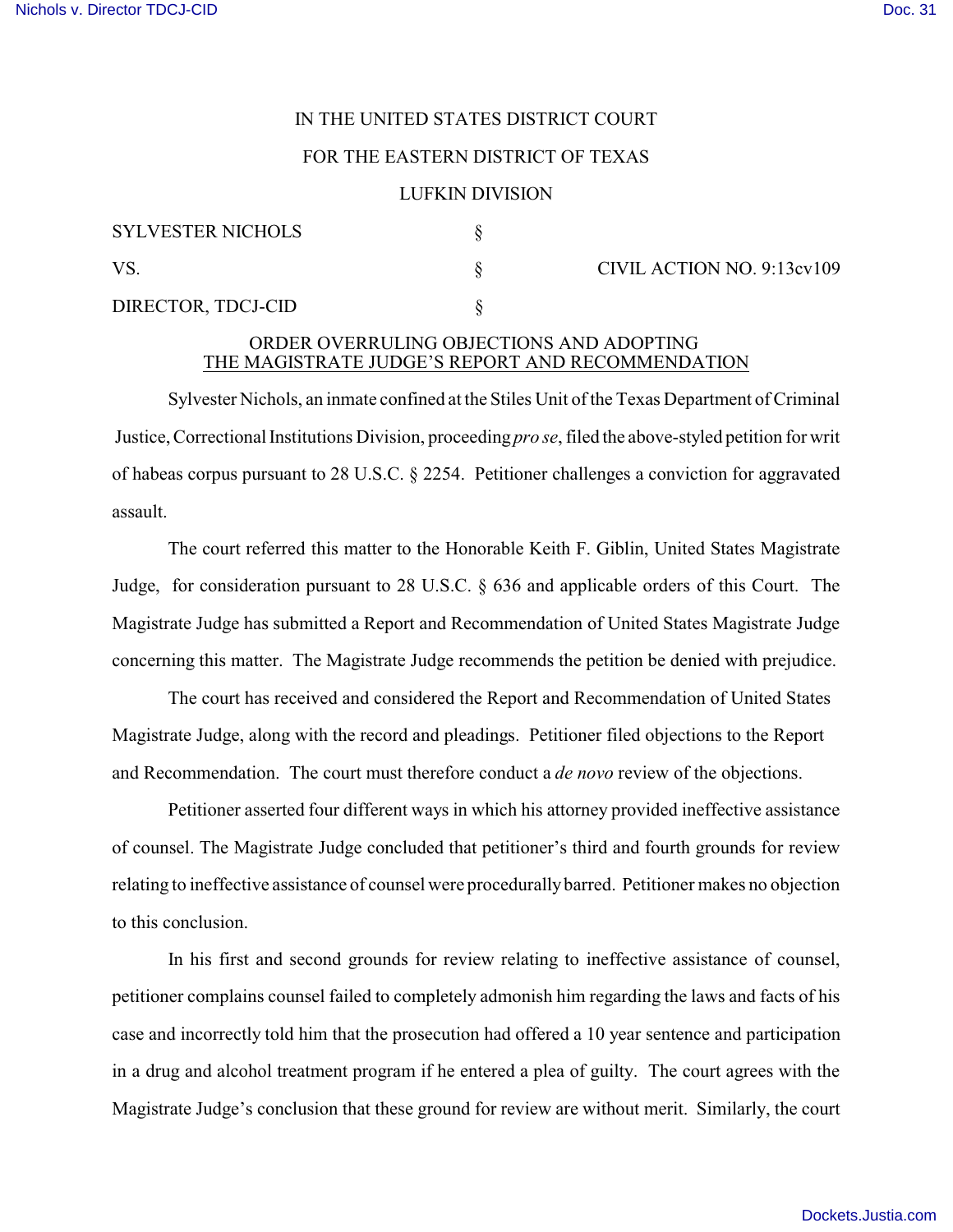agrees petitioner's contentions that there was insufficient evidence to support his conviction and that his indictment was invalid and void were waived by his knowing and voluntary plea of guilty and do not provide him with a basis for relief.

Petitioner also asserts his plea of guilty is void because paragraph 5 of the Written Plea Admonishments-Waivers-Stipulation he signed provided that he was pleading guilty to a lesserincluded offense rather than the offense of aggravated assault. However, a review of the document reveals this contention is without merit.

Paragraph 1 of the Written Plea Admonishments-Waivers-Stipulations provided that petitioner had been charged with the offense of aggravated assault and that the prosecution had not made any motions to reduce the charge. Paragraph 5 provided as follows:

**GUILTY PLEA:** Understanding and agreeing to all of the above, I freely and voluntarily plead GUILTY and confess my GUILT to having committed each and every element of the offense alleged in the indictment or information by which I have been charged in this cause. Where the State is proceeding on a lesser included offense arising out of said indictment or information, I plead GUILTY and confess my GUILT to having committed each and every element of the lesser included offense only. I plead guilty to the enhancements pled in this cause not abandoned by the State.

Considering the document as a whole, it is clear that petitioner was pleading guilty to the offense of the aggravated assault and that the operative sentence of paragraph 5 was the first sentence, rather than the second sentence. There is no indication in the record that petitioner was pleading guilty to a lesser-included offense.

Accordingly, petitioner's objections are **OVERRULED**. The findings of fact and conclusions of law of the Magistrate Judge are correct and the report of the Magistrate Judge is **ADOPTED** as the opinion of the court. A final judgment shall be entered in accordance with the recommendation of the Magistrate Judge.

In addition, the court is of the opinion that the petitioner is not entitled to a certificate of appealability. An appeal from a judgment denying federal habeas relief may not proceed unless a judge issues a certificate of appealability. *See* U.S.C. § 2253. The standard that must be met in order to receive a certificate of appealability requires the petitioner to make a substantial showing of the denial of a federal constitutional right. *See Slack v. McDaniel*, 529 U.S. 473, 483-84 (2000);